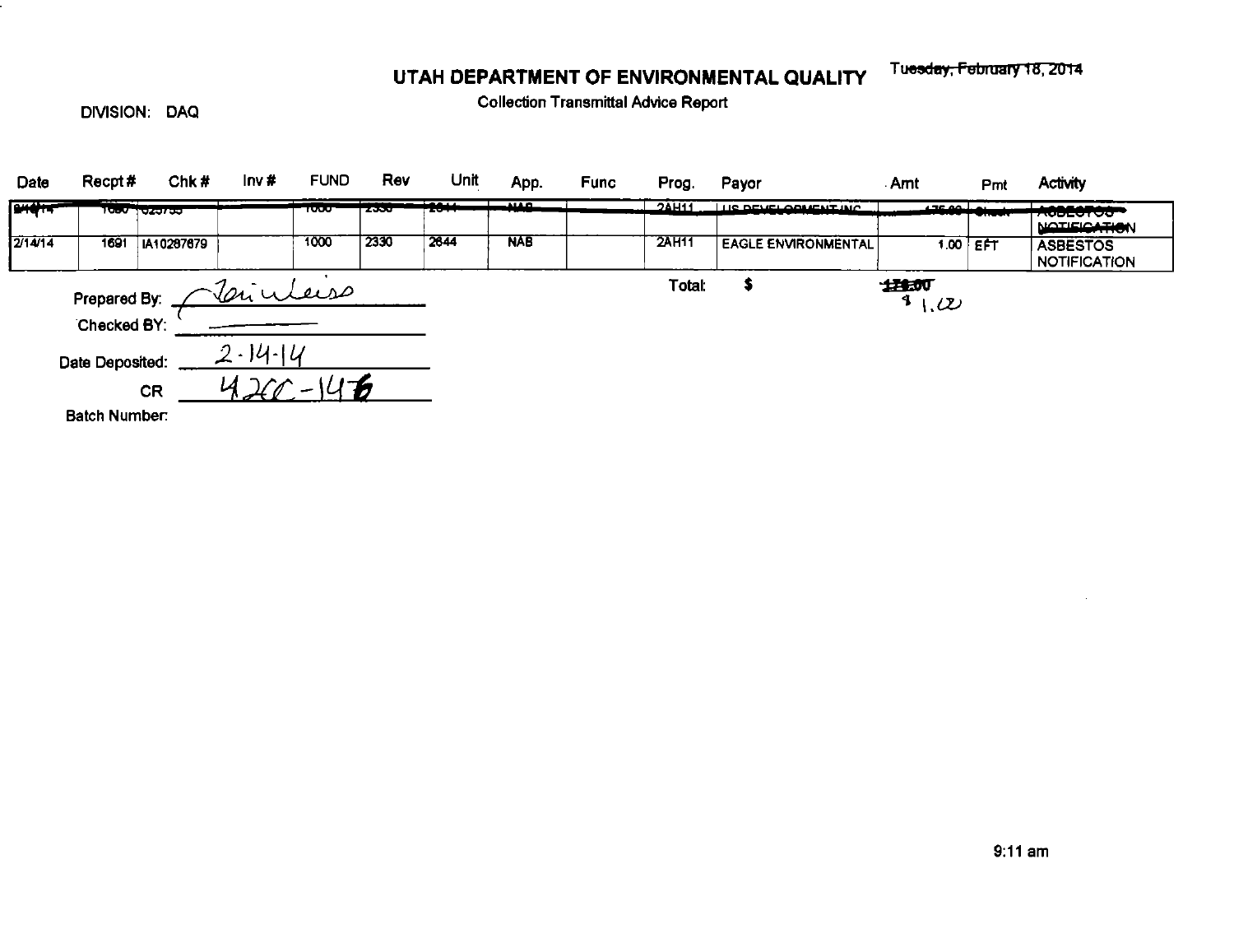|                                  | Cust Ref: 00005467346<br>PAYMENTECH DEPOSIT 140214 5467346 UTAH DEPT OF ENVIRONME                  | <b>Bank Ref: IA000027381555</b>                          |                            |
|----------------------------------|----------------------------------------------------------------------------------------------------|----------------------------------------------------------|----------------------------|
| 2/14/2014                        | 169 / MISCELLANEOUS ACH CREDIT<br>Cust Ref: 05430437830                                            | Credit Amount<br>Bank Ref: IA000010287679                | 1.00                       |
|                                  | AMERICAN EXPRESS SETTLEMENT 140214 5430437830 DIVISION<br>OF5430437830                             | ish mot                                                  |                            |
|                                  | <b>MISCELLANEOUS ACH CREDIT Total</b>                                                              | <b>Credit Amount</b>                                     | 2,806.14                   |
| 2/14/2014                        | 301 / COMMERCIAL DEPOSIT<br>Cust Ref: 00000003001                                                  | <b>Credit Amount:</b><br>Bank Ref: IA000288018971        | 2,010.00                   |
|                                  | Float-Zero Day: .00 One Day: 2,010.00 Two+ Day: .00<br><b>DESKTOP CHECK DEPOSIT</b>                |                                                          |                            |
| 2/14/2014                        | 301 / COMMERCIAL DEPOSIT<br>Cust Ref: 00000002000                                                  | <b>Credit Amount:</b><br>Bank Ref: 1A000288021742        | 380.00                     |
|                                  | Float-Zero Day: .00 One Day: 380.00 Two+ Day: .00<br>DESKTOP CHECK DEPOSIT                         |                                                          |                            |
| 2/14/2014                        | 301 / COMMERCIAL DEPOSIT<br>Cust Ref: 00000004001                                                  | <b>Credit Amount:</b><br>Bank Ref: IA000288010566        | 200.00                     |
|                                  | Float-Zero Day: .00 One Day: 200.00 Two+ Day: .00<br>DESKTOP CHECK DEPOSIT                         |                                                          |                            |
| 2/14/2014                        | 301 / COMMERCIAL DEPOSIT<br>Cust Ref: 00000002000<br><b>DEPOSIT</b>                                | <b>Credit Amount:</b><br><b>Bank Ref: IA001786347234</b> | 160.75                     |
| 2/14/2014                        | 301 / COMMERCIAL DEPOSIT<br>Cust Ref: 00000001000<br><b>DEPOSIT</b>                                | <b>Credit Amount:</b><br><b>Bank Ref: IA001783728232</b> | 5.00                       |
| 2/14/2014                        | 301 / COMMERCIAL DEPOSIT<br>Cust Ref: 00000007000<br><b>DEPOSIT</b>                                | <b>Credit Amount:</b><br><b>Bank Ref: IA001783728230</b> | 2.84                       |
|                                  | <b>COMMERCIAL DEPOSIT Total</b>                                                                    | <b>Credit Amount</b>                                     | 2,758.59                   |
|                                  | Float-Zero Day: 167.00 One Day: 2,590.00 Two+ Day: .00                                             |                                                          |                            |
|                                  | <b>Credit Total</b>                                                                                | <b>Credit Amount</b>                                     | 5.564.73                   |
|                                  | Float-Zero Day: 2,972.00 One Day: 2,590.00 Two+ Day: .00                                           |                                                          |                            |
| <b>Debit Transactions</b>        |                                                                                                    |                                                          |                            |
| 2/14/2014                        | 575 / INDIVIDUAL ZBA DEBIT<br>Cust Ref: 00000000000<br>ZERO BALANCE ACCOUNT TRANSFER TO 0510808413 | <b>Debit Amount:</b><br><b>Bank Ref: IA021400000018</b>  | 5,564.73                   |
|                                  | Account Net Amount                                                                                 |                                                          | 0.00                       |
|                                  | <b>Grand Total For Currency: USD</b>                                                               |                                                          |                            |
| <b>Balances</b><br>One Day Float | <b>Closing Ledger Balance</b><br><b>Closing Collected Balance</b><br>Opening Available Balance     |                                                          | .00.<br>.00<br>.00.<br>.00 |

https://wellssuite.wellsfargo.com/tir/tirservice?KEY=23765&actionType=Pl... 2/18/2014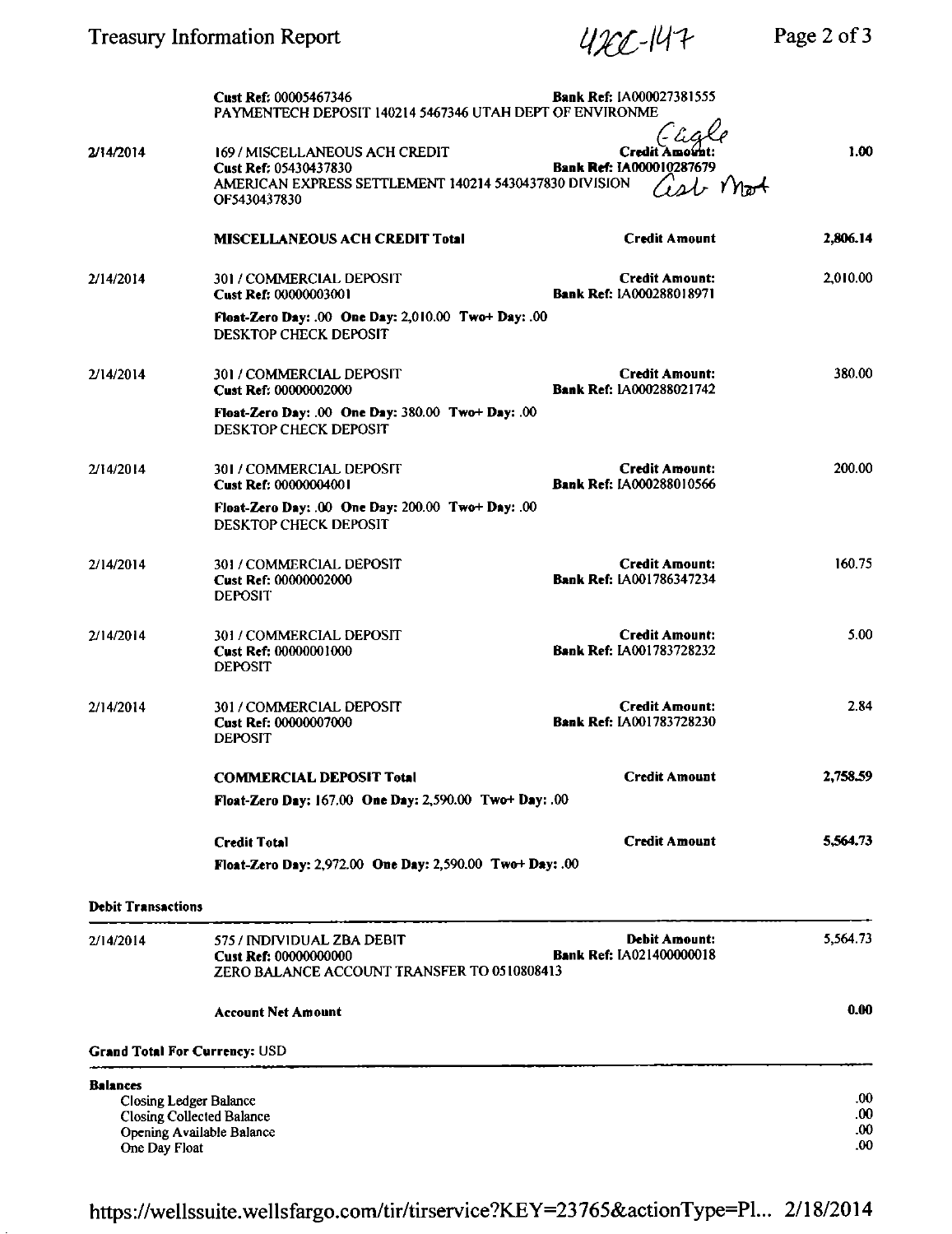# Treasury Information Report **Page 3 of 3**

| Two+ Day Float<br>MTD Average Closing Ledger Balance<br>MTD Average Closing Collected Balance | $.00\,$<br>.00<br>.00. |
|-----------------------------------------------------------------------------------------------|------------------------|
| <b>Total Credits</b>                                                                          | 5,564.73               |
| <b>Total Debits</b>                                                                           | 5.564.73               |
| Total Number Credits                                                                          |                        |
| <b>Total Number Debits</b>                                                                    |                        |

**— END OF REPORT —** 

 $\cdot$